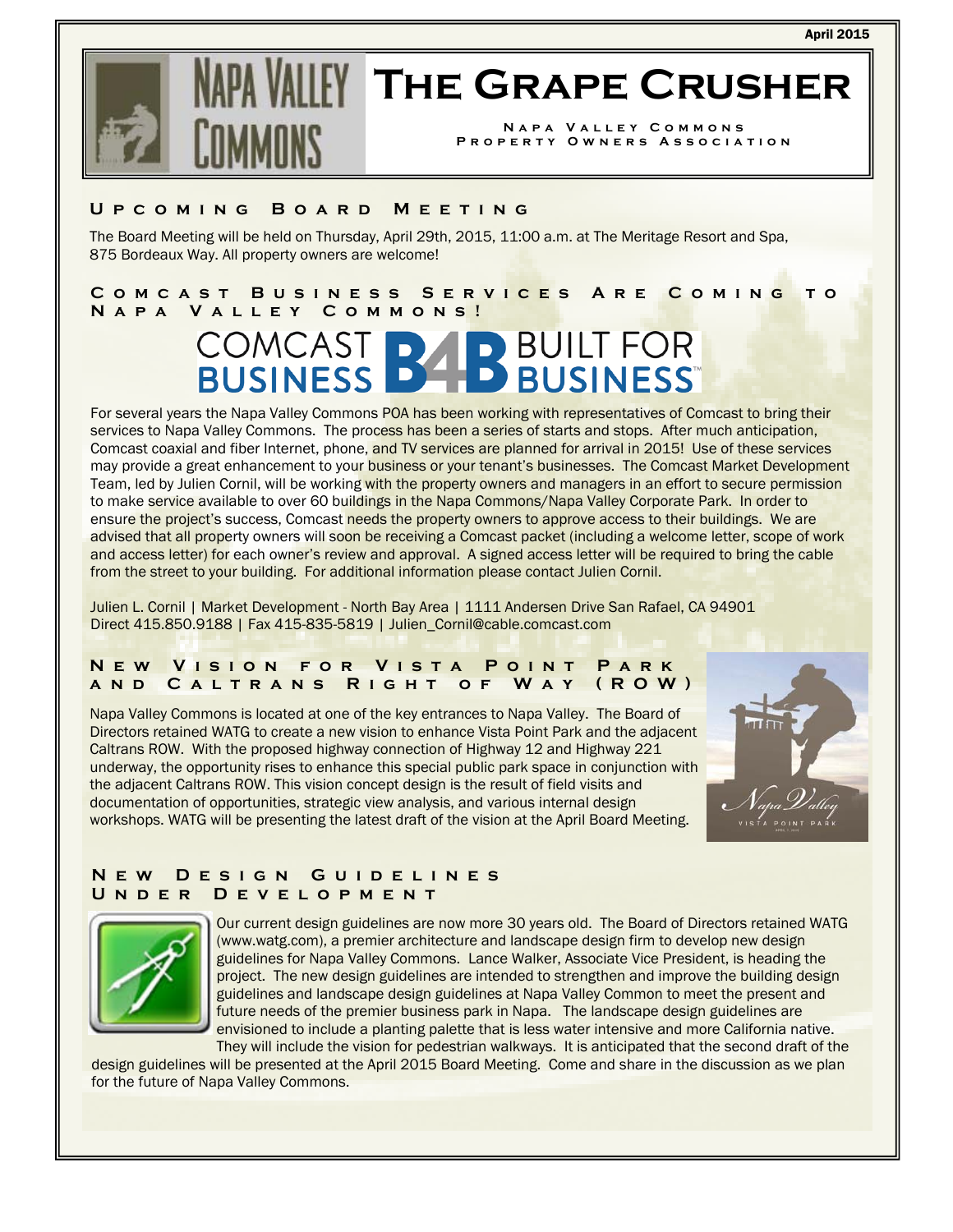#### **Proposed Caltrans Intersection Improvements Plans – Soscol Flyover State Route 221 and State Route 29**

In April of this year, an article entitled "Soscol flyover to reduce Highway 29 traffic snarls" appeared in the Napa Valley Register (http:// napavalleyregister.com/news/local/soscol-flyover-to-reduce-highwaytraffic-snarls/article\_235f1d75-19f8-5af0-bf58-799f43a9bcc4.html). To the right, are the images that appeared in the Napa Valley Register article that depicts how the Soscol flyover might appear.

The Napa Valley Commons POA continues to actively participate in the public process in support of this important future transportation improvement. Caltrans is moving forward with the public process to finalize the draft Environmental Impact Report (EIR) plans to improve the intersection of SR 29 with SR 221 (Soscol). A PDF copy of the draft EIR can be obtained at http://www.dot.ca.gov/dist4/documents/ soscoljunction/Draft-EIR-EA-Soscol-Junction-Project.pdf. As depicted, this current signalized intersection would be replaced with a free flow configuration from northbound SR 29 to northbound SR 221. High traffic volumes cause the intersection to perform at level of service F (the worst rating) in both the AM and the PM peak hours.

Caltrans has studied potential improvements to this intersection and is currently completing a Draft EIR (Environmental Impact Report) that studies two alternatives: a partial and a fully grade-separated interchange. The partial grade-separated solution would involve a flyover

in the southbound direction only, allowing southbound traffic on SR 221 to continue free-flow traffic onto southbound SR 29. The traffic signal for other turning movements would be left in place. The fully grade separated interchange would eliminate the traffic signal and construct a single-lane connector ramp for southbound Soscol traffic to flow onto northbound SR 29, with movement onto Soscol Ferry Road restricted to right-in/right-out only. The full interchange design improves level of service to A (the best rating).

The EIR for this project has not been finalized; preliminary impacts include a possible visual impact of the elevated structure on the "grape crusher" statue, which lies just northwest of the current intersection and is seen as an aesthetic resource and a key gateway element to the Napa Valley. Once approved, the final project will likely not be completed for several years. We will continue to keep you posted as plans proceed.

### **Stay Connected—Website Owner Portal**

Our owner portal is accessible from the home page of the Napa Valley Commons website at www.napavalleycommons.com. If you haven't had a chance to sign the Electronic Consent form, please contact Dawn Friesen with Advanced Property Management at

dawn@advancedmgmt.com. Once the signed consent is received by the Association, you will receive an electronic invitation to access the new website along with your personal user ID and password. Also, if you have issues logging in, please contact dawn@advancedmgmt.com.



The functionality of the portal is extensive. Some of the features of the owner website portal include the ability for an owner to view current accounting information related to the property, the ability to make assessment payments online, the option for an owner with multiple properties to utilize a single login, the ability to submit and track inquires and multiple types of work requests, a community calendar, a photo gallery, an extensive document library and more. For tenants, we also have a tenant portal so that tenants can track inquiries, view the community calendar, view local resources and more. For more information on signing up, please contact dawn@advancedmgmt.com.



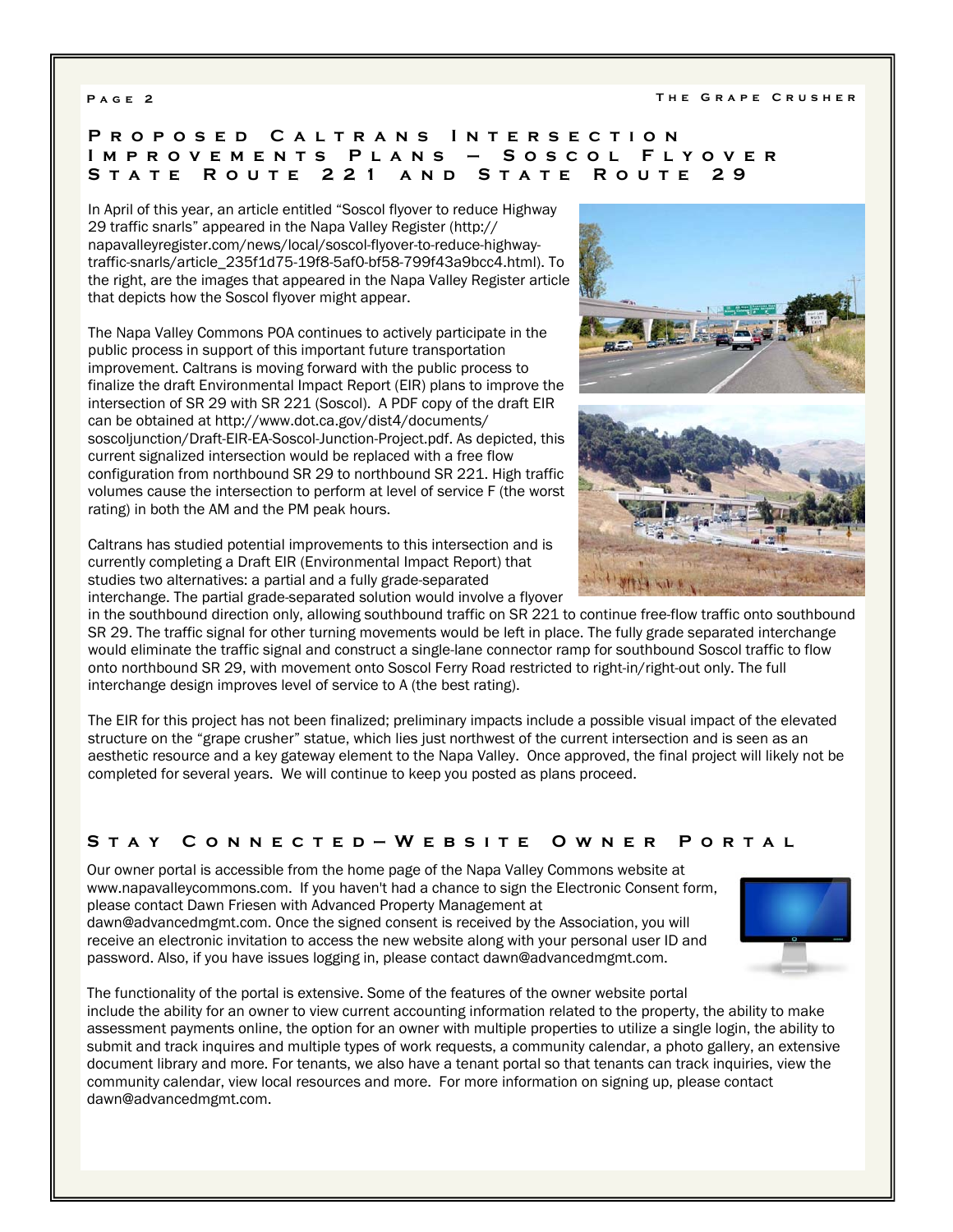#### **The Crusher Wine District Update**



The Crusher Wine District is the group of avant-garde wineries in Napa Valley Commons, just north of Kaiser Road. Some of these neighbors you may already know and some you may have yet to discover. This group celebrates good, honest hospitality and is excited to share these unique wine experiences with its neighbors in the Napa Valley Commons. New to the Crusher Wine District this year is the addition of the Wine Hopper Weekends 2015. With many of the member wineries in this area available for tastings by appointment only, Crusher Wine District has selected four weekends throughout the year where all wineries will be open for passport tastings from 10 am to 5 pm.

The next Wine Hopper Weekend is coming up this June 20-21 and is

a special edition of "The Crusher Games". Each winery will have fun games to be played such as Barrel Putt Putt and Bung Barrel Toss, while enjoying wine flights at each winery. A bonus for June's edition, your Wine Hopper Pass also gains you access to a concert Saturday night at Humanitas featuring a live performance by the band Kingsborough, with a modern twist on classic rock-n-roll! One lucky participant will win the grand prize and take home magnums of wine from all of the participating wineries!

Special experiences and fun will be shared at each winery as you "hop" from tasting to tasting for one inclusive fee of \$75 per person for the 2-day weekend pass or \$50 for a single day pass. Wineries will be open from 10 am to 5 pm both Saturday and Sunday and participants are welcome to "hop" in to the wineries in any order during those times. Visit them all, visit a few; whatever suits your fancy! To access the entire Crusher Wine District, tasting experiences would normally add up to over \$250 per person! Guests may also opt to visit select wineries through individual tasting fees at wineries of your choosing.

Your Wine Hopper Weekend pass includes access to tasting flights at Avinodos, Edict Wines, The Wine Foundry, Humanitas Wines, J. Moss Wines, Mi Sueño Winery, Spelletich Family Wine Co., The Trinitas Library and Y. Rousseau Wines. New wineries are also coming soon as additional tasting rooms are in the works in the area! To find out more about Wine Hopper Weekend passes and the wineries involved, visit the Crusher Wine District website, www.crusherwinedistrict.com

#### **Water Conservation Reminder**

Last year, an emergency regulation to increase conservation practices for all Californians went into effect. The conservation regulation targets outdoor urban water use. In some areas of the State, 50% or more of daily water use is for lawns and outdoor landscaping.

Please be aware of your water usage during the drought.

The Association is doing it's part by watering the extensive common area lawns within our 246 acre business park with recycled water in order to reduce our irrigation water use. If you haven't already done so, please see what changes you can make in your water consumption.

Check for Leaks: Test the toilets and faucets at your property for leaks. Place food coloring in the tank. If the color appears in the bowl, you have a leak. Either your water level is too high, or your flapper needs to be replaced.

Keep Cool Water Handy: During the summer, keep a container of water in the fridge so people don't need to leave the faucet running until it's cool enough.

Always Aerate: Place aerators on all of the faucets at your property. Faucets without aerators can use more than three times the water.



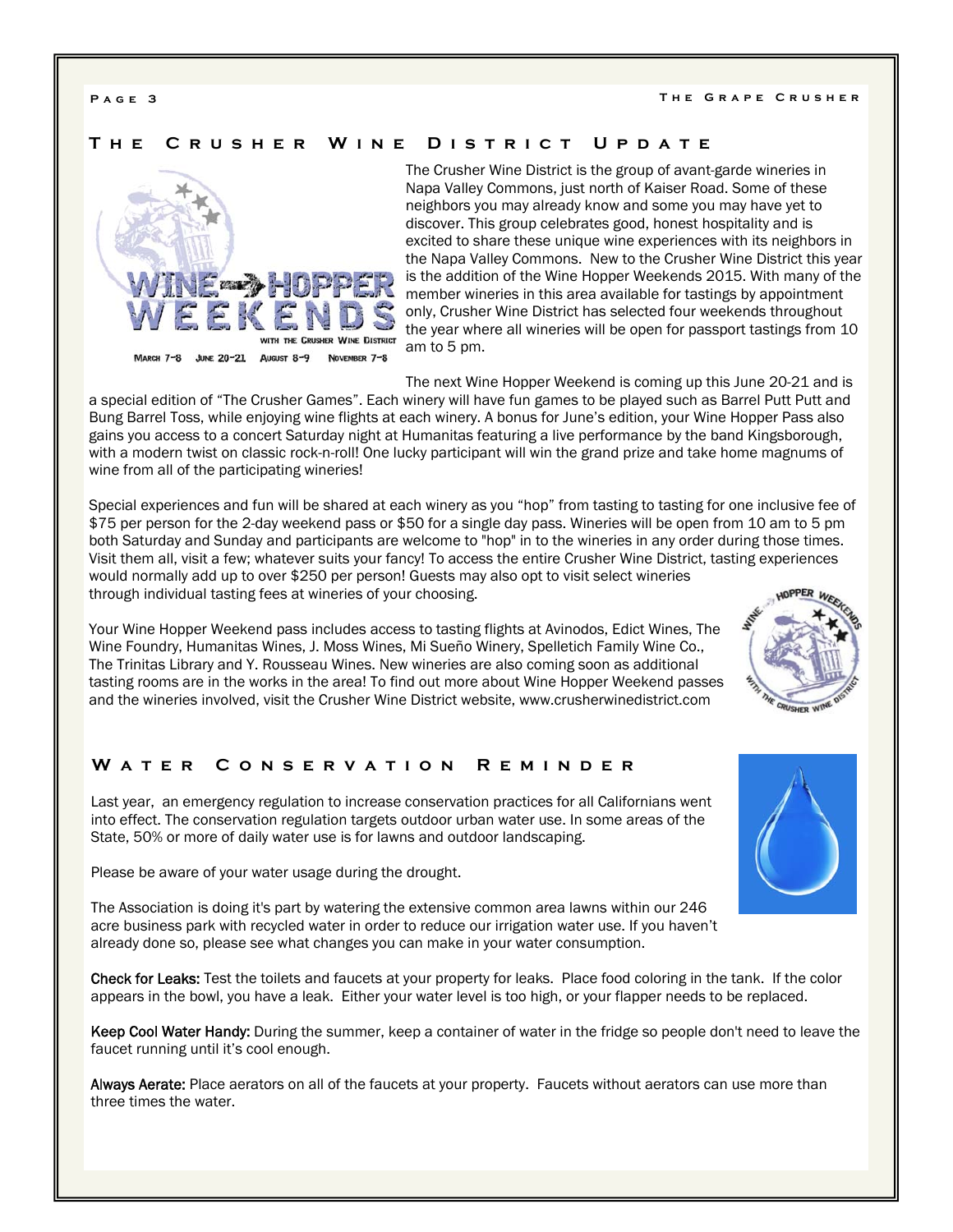#### **DMV Turf Watered by Reclaimed Water**

The conversion of the irrigation for the Department of Motor Vehicle's Napa Office turf to reclaimed water is complete. The frontage turf irrigation has been separated from the potable water source and connected to the reclaimed water provided by the Napa Sanitation Department as a majority of the Napa Valley Commons easement landscape currently uses. The use of the reclaimed water resource during these drought years conserves the potable water on which businesses and homes depend. Another benefit of the use of the reclaimed water is that its use is outside of the mandatory water restrictions that come from the state and local water agencies, although using it efficiently is the goal.



#### **Smart Irrigation Controller Installation**

The installation of the new smart irrigation controllers throughout the Napa Valley Commons landscape is now complete. The controllers are Hunter Solar Sync Controllers. They use a wireless sensor which calculates

evapotranspiration (ET). ET quantifies water loss by plants taking into account weather conditions. With this information and by measuring various other parameters the controller adjusts to the correct seasonal percentage adjustments for the controller. The controller uses the programmed run times entered by the landscaper and adjusts to Solar Sync's seasonal adjustments to modify the irrigation actual run times each day. This kind of controller helps most when the weather conditions are fluctuating day to day to more closely match the run times to needed watering. The sensor also shuts off the irrigation if there is a measureable rain fall or if the weather gets too cold to irrigate. It is the goal to efficiently use the water resource and save on the cost to purchase water used for the landscape.





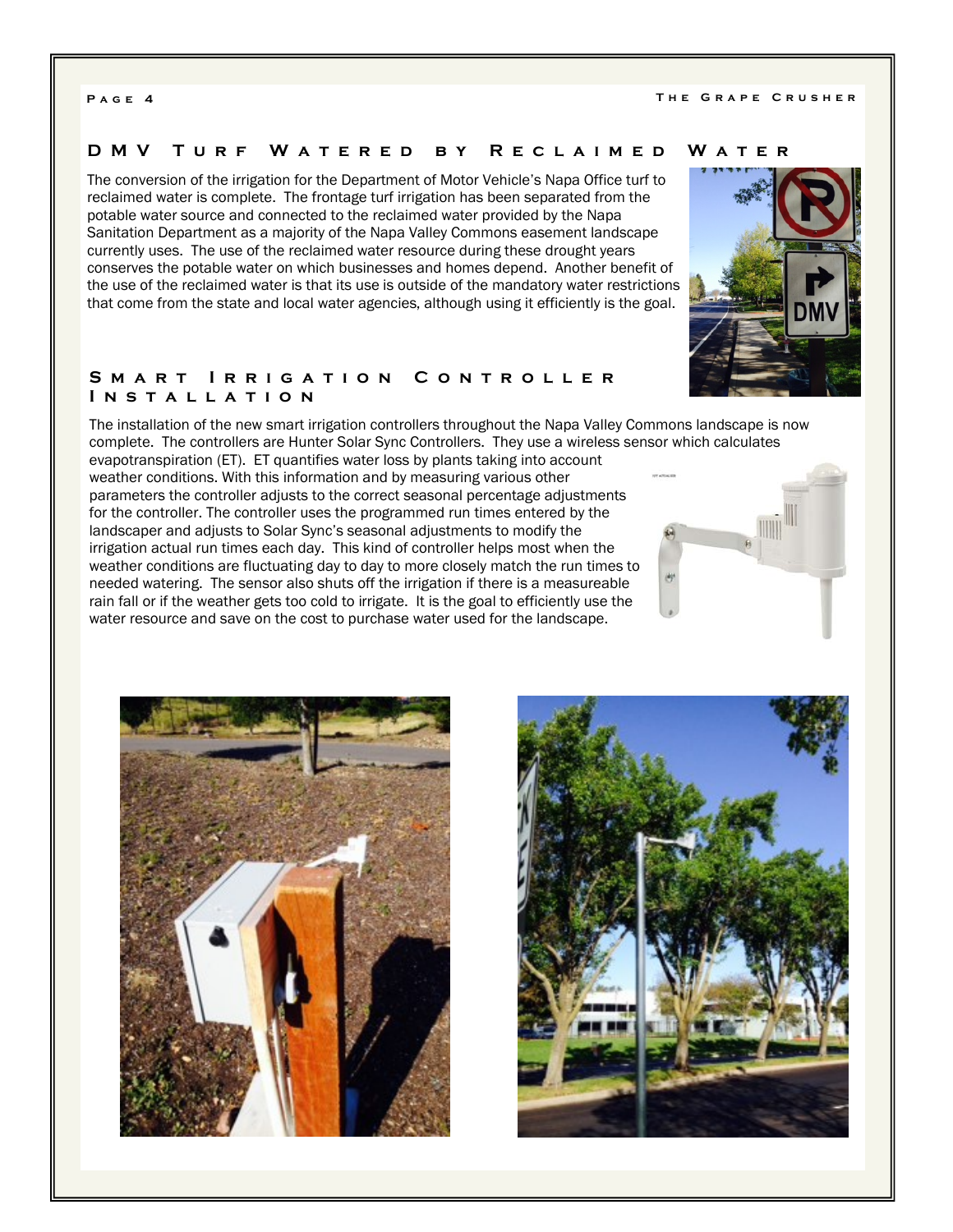### **Free Water-Wise Busi ness Survey to Save you \$\$\$**

The City of Napa has a free program called the Water-Wise Business Survey to encourage commercial, industrial, and institutional customers to use their water and energy more efficiently. We encourage all Napa Valley Commons owners and tenants to participate. The City of Napa will come to your business and audit all water uses and provide recommendations to save you water and money. The program consists of 1) Water usage history and billing analysis, 2) Site visit by City water conservation specialists, 3) Evaluation of all water-using fixtures, appliances, and equipment, 4) Landscape Irrigation Audit.



The follow up report then contains information about recommended equipment upgrades, water management improvements, identification of applicable rebate incentives and free replacement devices, cost/benefit analysis, payback periods for recommended efficiency measures. To participate, contact the City of Napa Water Conservation Specialist at 707-257-9497 or email them at pcostello@cityofnapa.org to schedule your FREE Water-Wise Business Survey!

### **Are Your Signs In Compliance With the New Program?**

In 2010, the City of Napa approved a new Master Sign Program for Napa Valley Commons. The new master sign program provides comprehensive guidelines for all signs in Napa Valley Commons. You may have noticed that some of the property owners have already replaced signage, working in conjunction with the City of Napa to ensure that all replacement signage is in compliance with the new Association guidelines. A copy of the new signage guidelines is posted at www.napavalleycommons.com. The Board of Directors of the Napa Valley Commons Property Owners Association (POA) commissioned a comprehensive report that documents all non-compliant signage within the Park. At the April 2013 Board Meeting, the Board of Directors approved a two year timeframe to work with all property owners to bring all non-compliant property/building signage into compliance. If your property signs are not in compliance, you will have received your 2nd written notification from the POA.

#### Where can I find a copy of the Napa Valley Commons Master Sign Program?

A PDF copy of the Master Sign Program is located in the document library of the Napa Valley Commons website www.napavalleycommons.com. Alternatively, you can call Dawn Friesen with Advanced Property Management by phone at 866-946-0800 ext. 89 or by email at dawn@advancedmgmt.com.

#### Do I need approval to change my signage?

Yes. The Board of Directors of the Napa Valley Commons Property Owners Association (POA) must approve proposed signage before work can commence. The first step in the process is to submit a Request for Architectural, Signage or Landscape Change Certificate and Agreement (form is available at www.napavalleycommons.com). Once a complete application and check are received by Advanced Property Management, the Association's signage consultant will review your application for compliance with the Master Sign Program. When the signage consultant's review is complete, the Board of Directors of the POA will review your application for approval. Once you receive written approval from the POA, work can commence by your signage contractor.

#### Experienced Napa Valley Commons Signage Contractors

The following vendors are capable of providing both design and installation services should you or your tenant wish to pursue the installation of additional appropriate signage in accordance with the Napa Valley Commons Master Sign Program:

Martin Kindred **Principal** G N U Group 3445 Mt. Diablo Boulevard Lafayette, CA 94549 925-444-2026 - D 415-314-5816 - C 925-444-2020 - O

Michelle Luporini Project Team Coordinator JSJ Electrical Display Corporation 167 Grobric Court Fairfield, CA 94534 Phone 707-747-5595 Fax 707-747-5599 www.jsjdisplay.com

Rochelle Zatkin Architectural Signs & Associates 918 Enterprise Way, Ste. A Napa, CA 94558 Tel 707-258-0771 Fax 707-258-0781 www.asagraphics.com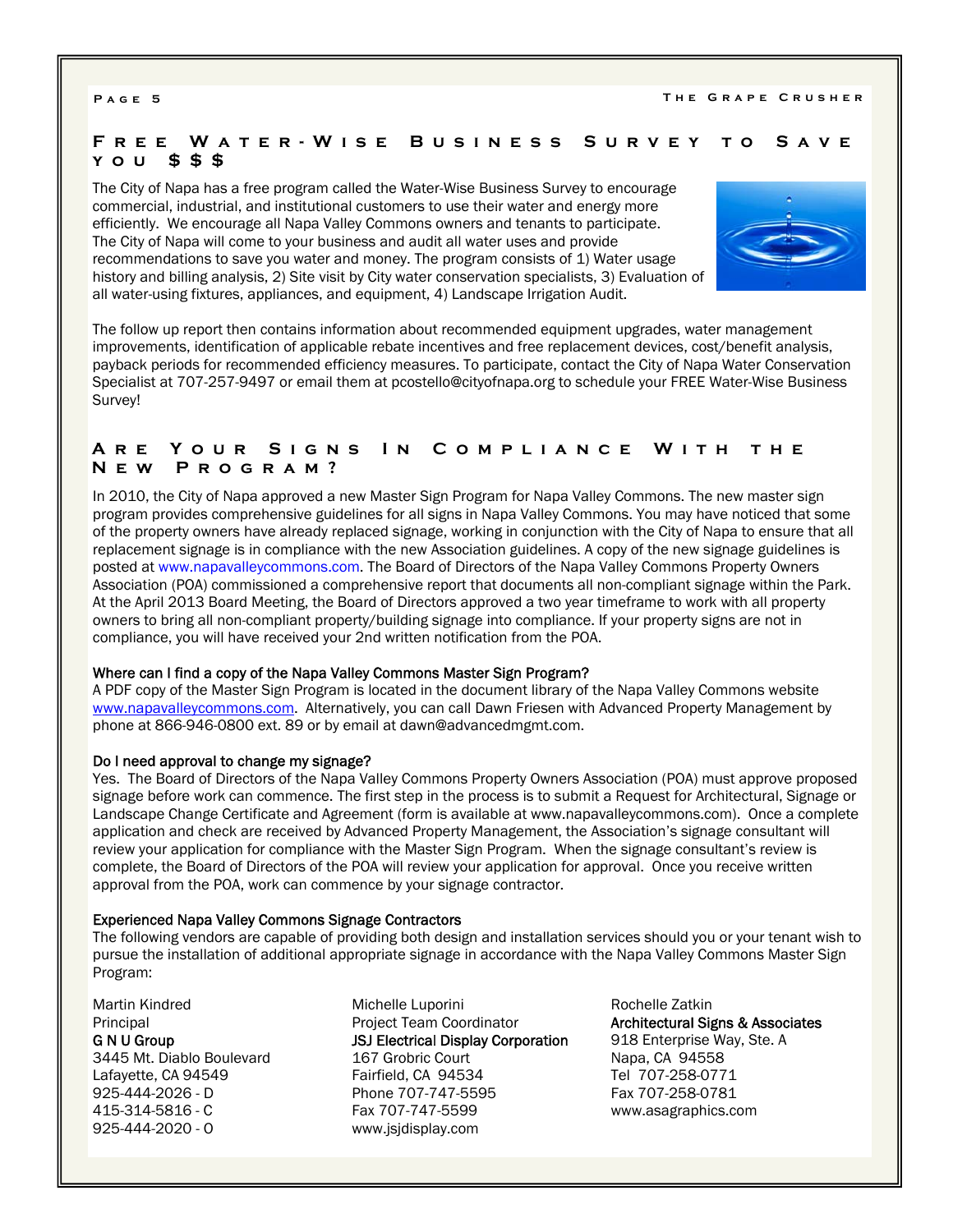### **Cellular Signals at Napa Valley Commons – Current AT &T Wireless Update**

The technology infrastructure at Napa Valley Commons is very important to the success of all businesses in the Park. With a view to understanding and improving the technology infrastructure, the Board of Directors of the Napa Valley Commons Property Owners Association contracted Provision Network (a professional consultant) to evaluate the cell phone signal strength (by carrier). In June 2014, a high tech signal survey of cellular providers was completed for the Napa Valley Commons property. The survey images clearly document the poor cellular signal coverage at Napa Valley Commons. We want to fix this problem. Earlier this year we learned that AT&T Wireless had planned to co-locate their



antennas on an existing cell tower just north of Napa Valley Commons. Unfortunately, this project has been put on hold by AT&T. We are actively communicating with AT&T to try and find a way to improve the AT&T wireless signal at Napa Valley Commons. This is an important issue for the businesses that operate at Napa Valley Commons.

### **Napa Pipe Site Development Plans Progressing**

The approval process is progressing with the County of Napa and City of Napa on approving the redevelopment of the former Napa Pipe site. The Napa Pipe site is located directly west of Napa Valley Commons, toward the river. As planned, the project will feature both residential and commercial elements. The plan calls for a Costco behind Napa Valley Commons. As you will note on the plan, the secondary vehicle access will be to Anselmo Court. The current development plans also include installing a landscape median on Kaiser Road. You can view more details at http://www.countyofnapa.org/napapipe/.

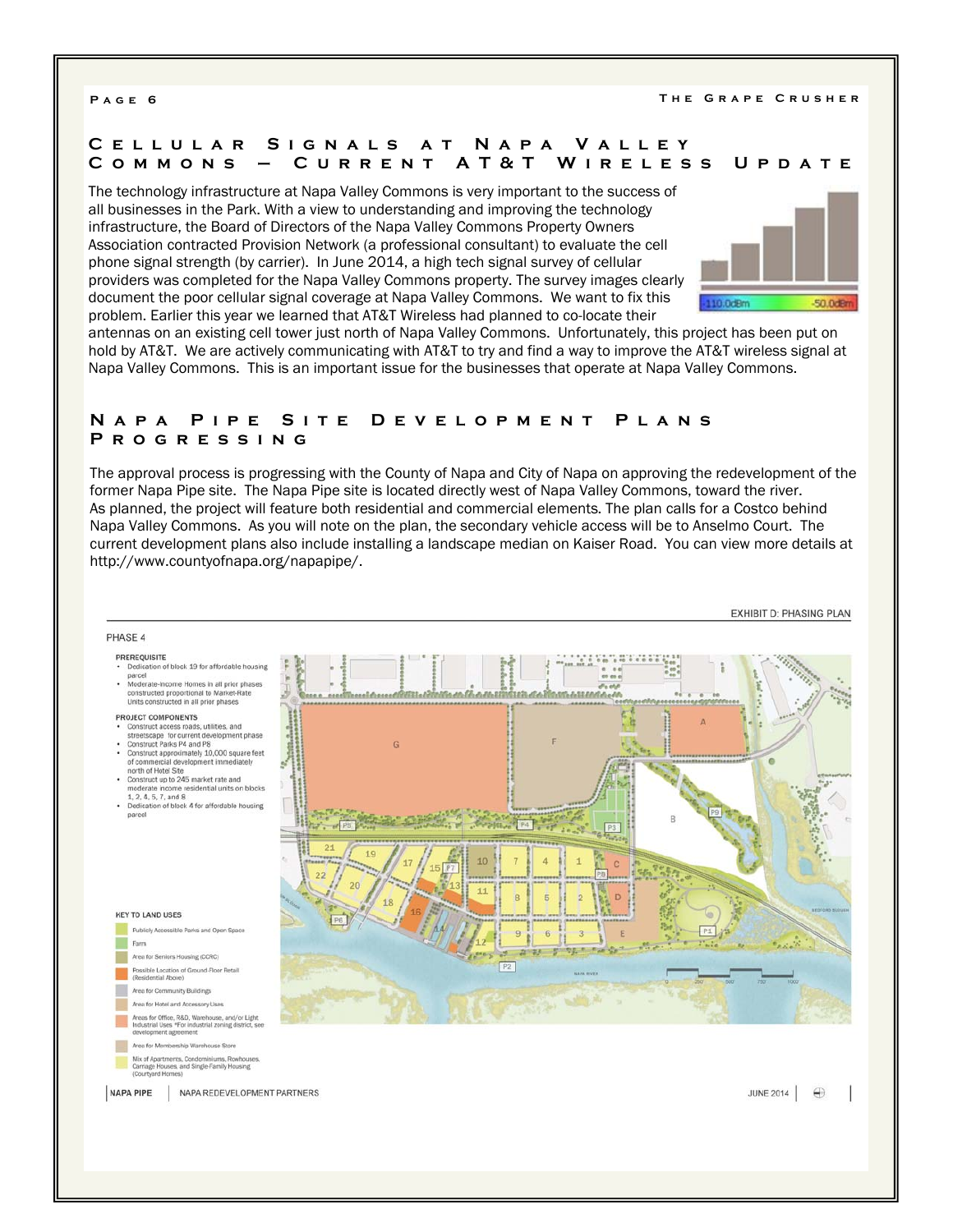#### **Page 7 The Grape Crusher**

Your APM Team – www.advancedmgmt.com

Advanced Property Management (APM) was established in 1986 and is a full service property management company. APM has been managing the common areas at Napa Valley Commons since November 15, 2005. One of the primary objectives was to assist in the formation of a Property Owners Association (POA). Now we are working with the new Board of Directors to address the key issues facing the POA. The APM team dedicated to Napa Valley Commons consists of the following persons:

ADVANCED PROPERTY MANAGEMENT

Principal—Relationship Manager Bob Breitenstein 1-866-946-0800 ext. 803 bob@advancedmgmt.com

Principal—Assistant Relationship Manager Jay Spangenberg 1-866-946-0800 ext. 88 jay@advancedmgmt.com

Project Manager—Property Specialist Suzanne Infald 1-866-946-0800 ext. 84 suzanne@advancedmgmt.com

Owner Liaison—Customer Service Contact Dawn Friesen 1-866-946-0800 ext. 89 dawn@advancedmgmt.com

Accounting Denise Babich 1-866-946-0800 ext. 804 accounting@advancedmgmt.com

Vendor Team

The vendor team assembled to care for the POA includes:

Landscaping: example and a pacific Landscapes, Inc. Tree Care: Cleary Bros. Management: Management: Advanced Property Management Street Sweeping/Sign Maintenance: Universal Site Services Litter Removal: The Contract Contract Pacific Landscapes, Inc.<br>
Electrical: Pacific Landscapes, Inc.<br>
Long Electric

Board of Directors

Legal Team: Brian Bonney, Esq. and Dennis Klimmek, Esq. Long Electric

President: Entertainment of the Kory Kramer, The Meritage Resort and Spa Vice President: Elizabeth Trowbridge, LBA Realty Treasurer: Treasurer: Ned Pike, The Pike Company Secretary: Secretary: Melody Thebeau, LBA Realty Director: Betsy Busch, The Meritage Resort and Spa

www.napavalleycommons.com

*If you haven't yet had the opportunity to log in to our new website at www.napavalleycommons.com, we recommend you do so.* 

*With a few clicks of a mouse, you can submit and track a service request, update your personal information, view association documents, and locate important community resources such as emergency contacts, city offices, contacts for local utility companies, medical offices, transportation and more. You can also do your part for the environment by requesting that the Association send all documents (newsletters, budgets, notices, etc. to the extent legally permitted) to you by e-mail.* 

*If you haven't had a chance to sign the Electronic Consent form that was mailed to you, please sign it and send it in. Once the signed consent is received by the Association, you'll receive an electronic invitation to access the website along with your personal user ID and password. If you've misplaced your form, you can obtain another copy by contacting Dawn at dawn@advancedmgmt.com.*